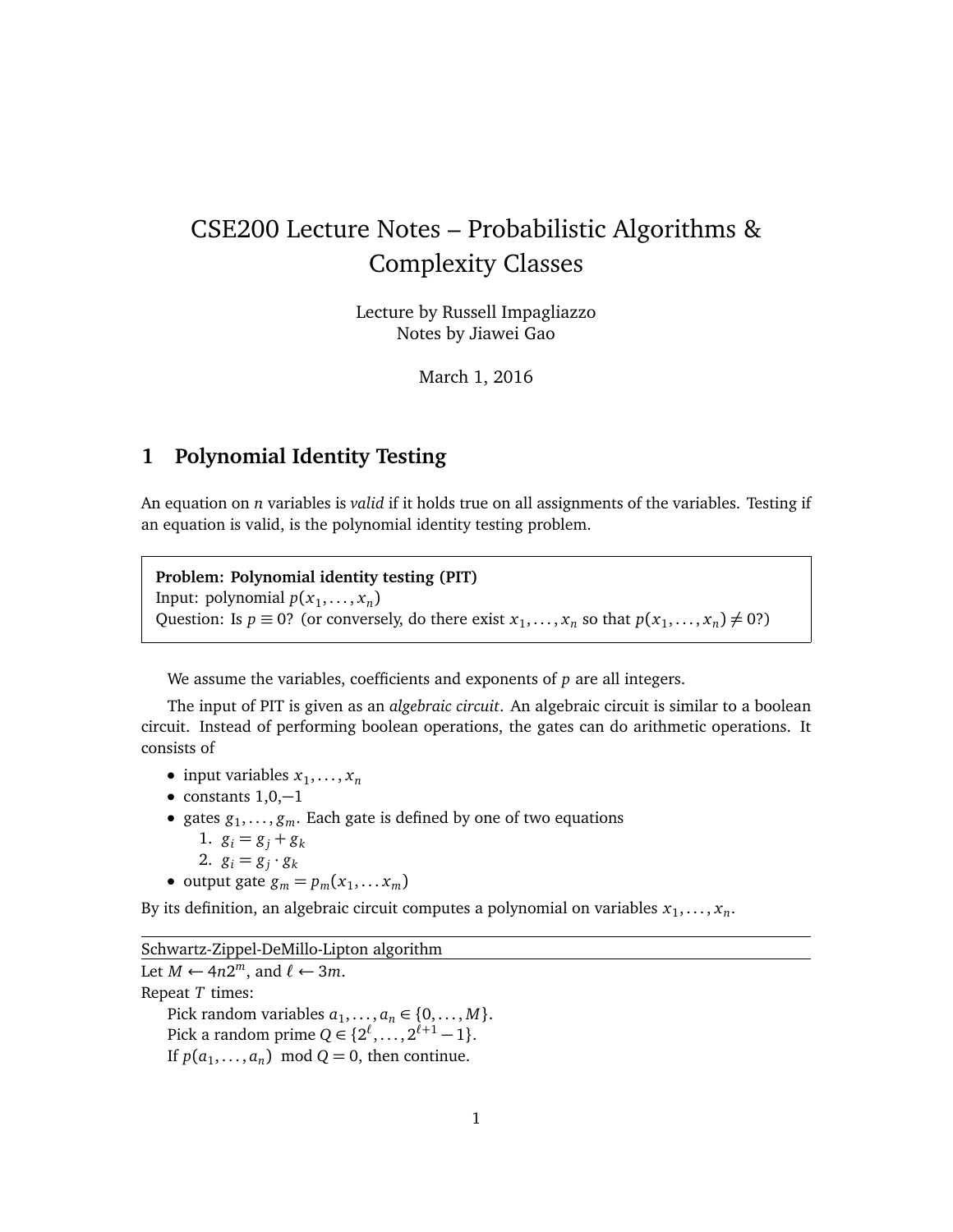Else reject. Output "probably valid".

Degree of the polynomial computed by the circuit:

- Input variables: degree  $= 1$ .
- Constants: degree  $= 0$ .
- Sum gates:  $deg(g_i) = max(deg(g_j), deg(g_k))$
- Product gates:  $deg(g_i) = deg(g_j)$ ,  $deg(g_k) \leq 2 max(deg(g_j)$ ,  $deg(g_k)$ ).

Overall,  $deg(p(x_1,...,x_n)) \leq 2^m$ .

<span id="page-1-0"></span>**Lemma 1.** If each  $a_i$  is selected uniformly at random from  $\{0, \ldots, M\}$ , then

$$
Prob[p(a_1,\ldots,a_n)=0]\leq \frac{1}{4}.
$$

To prove Lemma [1,](#page-1-0) define  $p_i(x_{i+1},...,x_n) = p(a_1,...,a_i,x_{i+1},...,x_n)$ .

<span id="page-1-1"></span>**Lemma 2.** ∀*i*,

$$
Prob[p_i \not\equiv 0 \text{ but } p_{i+1} \equiv 0] \le \frac{1}{4n}.
$$

*Proof of Lemma [2.](#page-1-1)*

<span id="page-1-3"></span>
$$
p_i(x_{i+1},\ldots,x_n) = \sum_{\vec{e}=(e_{i+1},\ldots,e_n)} c(e_{i+1},\ldots,e_n) \prod_{j=i+1}^n x_j^{e_j} = \sum_{\vec{e'}=(e_{i+2},\ldots,e_n)} \prod_{j=i+2}^n x_j^{e_j} (q_{\vec{e'}}(x_{i+1})) \quad (1)
$$

[1](#page-1-2)

Each polynomial on  $x_{i+1}$  has  $\deg(q_{\vec{e'}}) \leq 2^m$ , so it has at most  $2^m$  roots. If  $p_i \not\equiv 0$ ,

$$
Prob[p_{i+1} \equiv 0] \le Prob[q_{e'}(a_{i+1}) = 0] \le \frac{deg(q_{e'})}{M} \le \frac{2^m}{4n \cdot 2^m} = \frac{1}{4n}
$$

Lemma [1](#page-1-0) is implied by Lemma [2](#page-1-1) by the union bound.

Let  $A = p(a_1, \ldots, a_n)$ . An error occurs when  $A \neq 0$ , but  $A \mod Q = 0$ , i.e.  $Q|A$ . We factor *A* so that  $A = q_1^{f_1} \dots q_k^{f_k}$ , where  $q_1, \dots, q_k$  are prime factors of *A*. An obvious lower bound is  $A ≥ 2^k$ , or  $k ≤ \log A$ . An error occurs only when  $Q ∈ \{q_1, …, q_k\}$ . So we need to argue that  $k$  is not large.

The maximum value produced by the arithmetic circuit is  $M^{2^m}$  (when all inputs are  $M$  and all gates are multiplication). So  $A \le M^{2^m}$ , and then  $k \le \log A \le 2^m \log M \le 2^{2m}$ .

<span id="page-1-2"></span><sup>&</sup>lt;sup>1</sup>Explanation of equation  $(1)$ :

Left:  $e_j$  is the exponent of  $x_j$ . A sum over all  $(e_{i+1},...,e_n)$  is the sum of all monomials on variables  $x_{i+1},...,x_n$ .  $c(e_{i+1}, \ldots, e_n)$  is the coefficient of the corresponding polynomial.

Right: for all monomials on variables  $x_{i+1},\ldots,x_n$ , we gather the terms, and thus get a univariate polynomial on  $x_{i+1}$ for each monomial on  $x_{i+1}, \ldots, x_n$ .

Example:  $x_1^2x_2x_3 + x_1x_2x_3 + x_1x_2 + x_1x_3 + x_2 = x_2x_3(x_1^2 + x_1) + x_2(x_1 + 1) + x_3(x_1)$ .